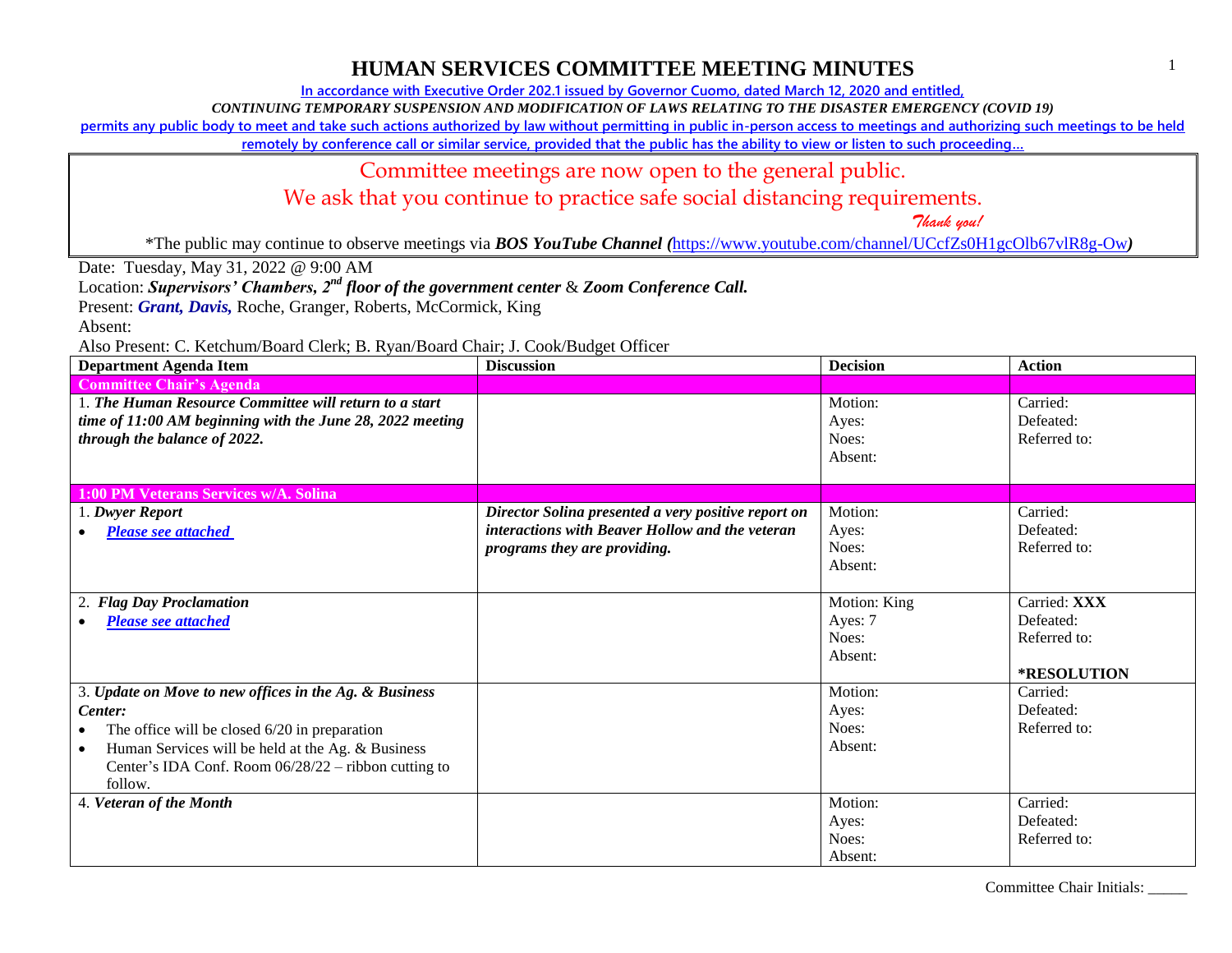**In accordance with Executive Order 202.1 issued by Governor Cuomo, dated March 12, 2020 and entitled,**

*CONTINUING TEMPORARY SUSPENSION AND MODIFICATION OF LAWS RELATING TO THE DISASTER EMERGENCY (COVID 19)*

**permits any public body to meet and take such actions authorized by law without permitting in public in-person access to meetings and authorizing such meetings to be held** 

**remotely by conference call or similar service, provided that the public has the ability to view or listen to such proceeding…**

#### Committee meetings are now open to the general public.

We ask that you continue to practice safe social distancing requirements.

 *Thank you!*

\*The public may continue to observe meetings via *BOS YouTube Channel (*<https://www.youtube.com/channel/UCcfZs0H1gcOlb67vlR8g-Ow>*)*

Date: Tuesday, May 31, 2022 @ 9:00 AM

Location: *Supervisors' Chambers, 2nd floor of the government center* & *Zoom Conference Call.*

Present: *Grant, Davis*, Roche, Granger, Roberts, McCormick, King

Absent:

| <b>Department Agenda Item</b>                                                                                                                                                                                            | <b>Discussion</b> | <b>Decision</b>                      | <b>Action</b>                         |
|--------------------------------------------------------------------------------------------------------------------------------------------------------------------------------------------------------------------------|-------------------|--------------------------------------|---------------------------------------|
| 5. Fishing Event Update                                                                                                                                                                                                  |                   | Motion:<br>Ayes:<br>Noes:<br>Absent: | Carried:<br>Defeated:<br>Referred to: |
| 6. Bridge/Road Renaming Ceremonies                                                                                                                                                                                       |                   | Motion:<br>Ayes:<br>Noes:<br>Absent: | Carried:<br>Defeated:<br>Referred to: |
| 7. The Arcade VFW Post suspended the Voice of Democracy<br>during the height of the COVID-19 pandemic. To be<br>included on the June 2022 Wyoming County Board of<br><b>Supervisors' Regular Monthly Meeting Agenda.</b> |                   | Motion:<br>Ayes:<br>Noes:<br>Absent: | Carried:<br>Defeated:<br>Referred to: |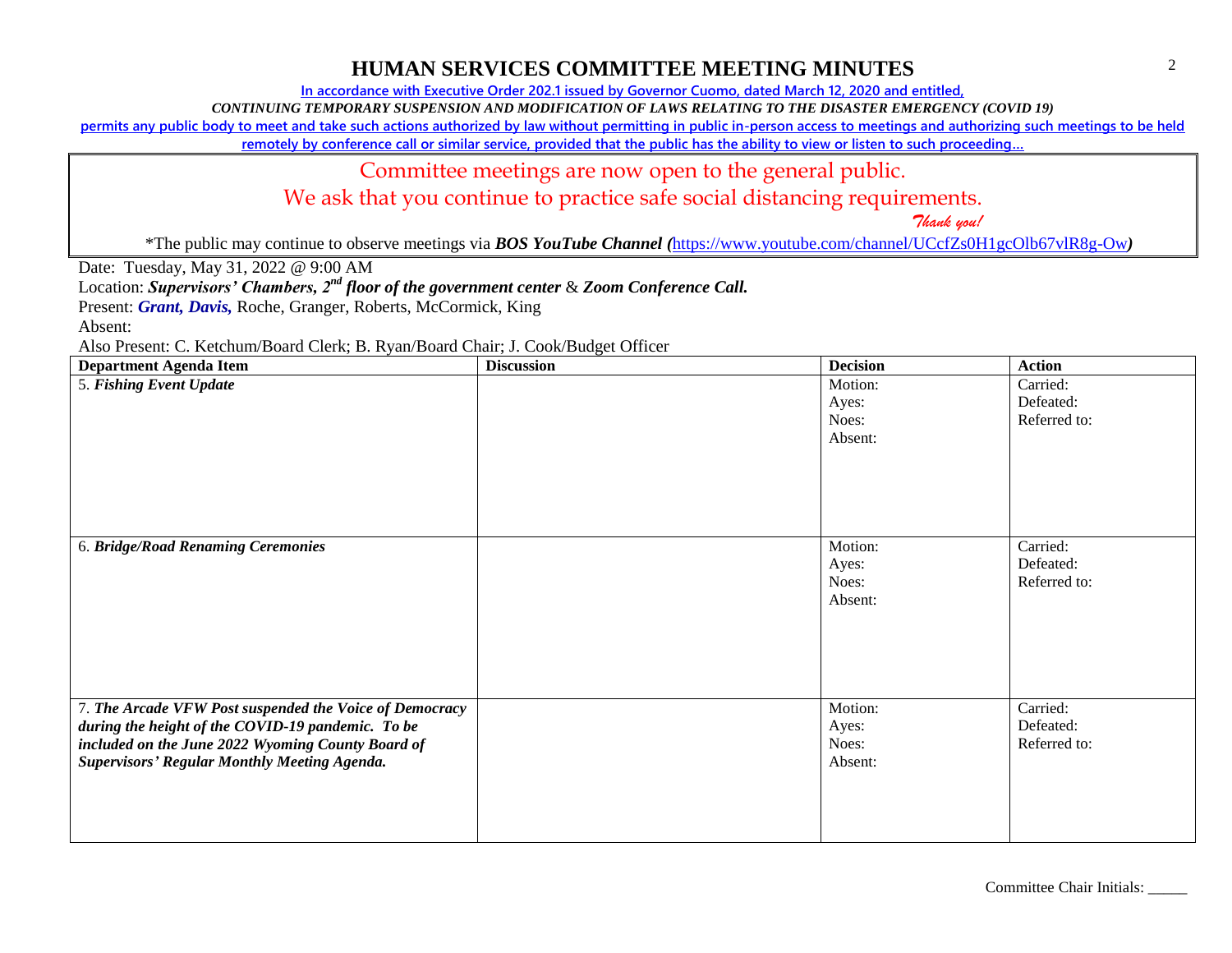**In accordance with Executive Order 202.1 issued by Governor Cuomo, dated March 12, 2020 and entitled,**

*CONTINUING TEMPORARY SUSPENSION AND MODIFICATION OF LAWS RELATING TO THE DISASTER EMERGENCY (COVID 19)*

**permits any public body to meet and take such actions authorized by law without permitting in public in-person access to meetings and authorizing such meetings to be held** 

**remotely by conference call or similar service, provided that the public has the ability to view or listen to such proceeding…**

#### Committee meetings are now open to the general public.

We ask that you continue to practice safe social distancing requirements.

 *Thank you!*

\*The public may continue to observe meetings via *BOS YouTube Channel (*<https://www.youtube.com/channel/UCcfZs0H1gcOlb67vlR8g-Ow>*)*

Date: Tuesday, May 31, 2022 @ 9:00 AM

Location: *Supervisors' Chambers, 2nd floor of the government center* & *Zoom Conference Call.*

Present: *Grant, Davis*, Roche, Granger, Roberts, McCormick, King

Absent:

Also Present: C. Ketchum/Board Clerk; B. Ryan/Board Chair; J. Cook/Budget Officer

|                                                                                                                                         | <b>Department Agenda Item</b>                                                                                                   | <b>Discussion</b> | <b>Decision</b> | <b>Action</b> |
|-----------------------------------------------------------------------------------------------------------------------------------------|---------------------------------------------------------------------------------------------------------------------------------|-------------------|-----------------|---------------|
|                                                                                                                                         | 1:15 PM Office for the Aging w/A. Aldinger                                                                                      |                   |                 |               |
|                                                                                                                                         | 1. OFA Advisory Council Reports:                                                                                                |                   | Motion:         | Carried:      |
|                                                                                                                                         | <b>EISEP</b> ~ $\frac{45}{10}$ Participants / $\frac{43}{10}$ Active                                                            |                   | Ayes:           | Defeated:     |
|                                                                                                                                         | <b>PCA I</b> $\sim$ 19<br>$\circ$                                                                                               |                   | Noes:           | Referred to:  |
|                                                                                                                                         | PCA II ~ $17$<br>$\circ$                                                                                                        |                   | Absent:         |               |
|                                                                                                                                         | <b>Personal Response buttons _7__</b><br>$\circ$                                                                                |                   |                 |               |
|                                                                                                                                         | <b>Respite</b> $\sim$ <u>20</u> Participants / <u>19</u> Active                                                                 |                   |                 |               |
|                                                                                                                                         | Adult Day Care $\sim$ 0<br>$\circ$                                                                                              |                   |                 |               |
|                                                                                                                                         | PCA I $\sim$ 1<br>$\circ$                                                                                                       |                   |                 |               |
|                                                                                                                                         | PCA II $\sim$ $2$<br>$\circ$                                                                                                    |                   |                 |               |
|                                                                                                                                         | Over night $\sim$ $\underline{\hspace{1cm}}\underline{\hspace{1cm}}\underline{\hspace{1cm}}\underline{\hspace{1cm}}$<br>$\circ$ |                   |                 |               |
|                                                                                                                                         | Life Line $\sim$ $\underline{\hspace{0.1cm}16}$<br>$\circ$<br>• Private Pay $\sim$ 47                                           |                   |                 |               |
|                                                                                                                                         |                                                                                                                                 |                   |                 |               |
| Alzheimer Caregiver services $\sim$ _54_ families served.<br>$\bullet$                                                                  |                                                                                                                                 |                   |                 |               |
| <b>HDM</b> (Home Delivered Meals) $\sim$ $\frac{291}{ }$ active participants with $\frac{260}{ }$ meals being served today<br>$\bullet$ |                                                                                                                                 |                   |                 |               |
| <b>Congregate Meal Sites ~ Avg.</b> $\frac{15}{15}$ /day – Arcade site only<br><b>Pine Lounge</b> $\sim$ $\underline{.36}$ /week        |                                                                                                                                 |                   |                 |               |
|                                                                                                                                         | $\circ$<br>2. Discussion:                                                                                                       |                   | Motion:         | Carried:      |
|                                                                                                                                         |                                                                                                                                 |                   | Ayes:           | Defeated:     |
|                                                                                                                                         | Creation of Personal Care Aids (PCA)                                                                                            |                   | Noes:           | Referred to:  |
|                                                                                                                                         | Sometimes all a senior needs is 4 hrs. – 6 hrs a hot meal, PCAI and a Life Line button<br>$\circ$                               |                   | Absent:         |               |
| Homecare and Hospice employees our PCA's and hospice patients take priority<br>$\circ$                                                  |                                                                                                                                 |                   |                 |               |
|                                                                                                                                         | Wyoming County pays Homecare and Hospice \$28.58/hr. for PCAI's and \$29.17/hr. for PCAII's. Of<br>$\circ$                      |                   |                 |               |
|                                                                                                                                         | those amounts PCA's receive between \$14.00 - \$15.00/hr.                                                                       |                   |                 |               |
| $\bullet$                                                                                                                               | Currently 18 unserved seniors that need help and are on a waiting list. These position creations would,                         |                   |                 |               |
| minimally, cover 49 hrs. of PCA services per week.                                                                                      |                                                                                                                                 |                   |                 |               |
|                                                                                                                                         | 16 other NYS counties have moved in this direction. All said they don't know why they waited to make the                        |                   |                 |               |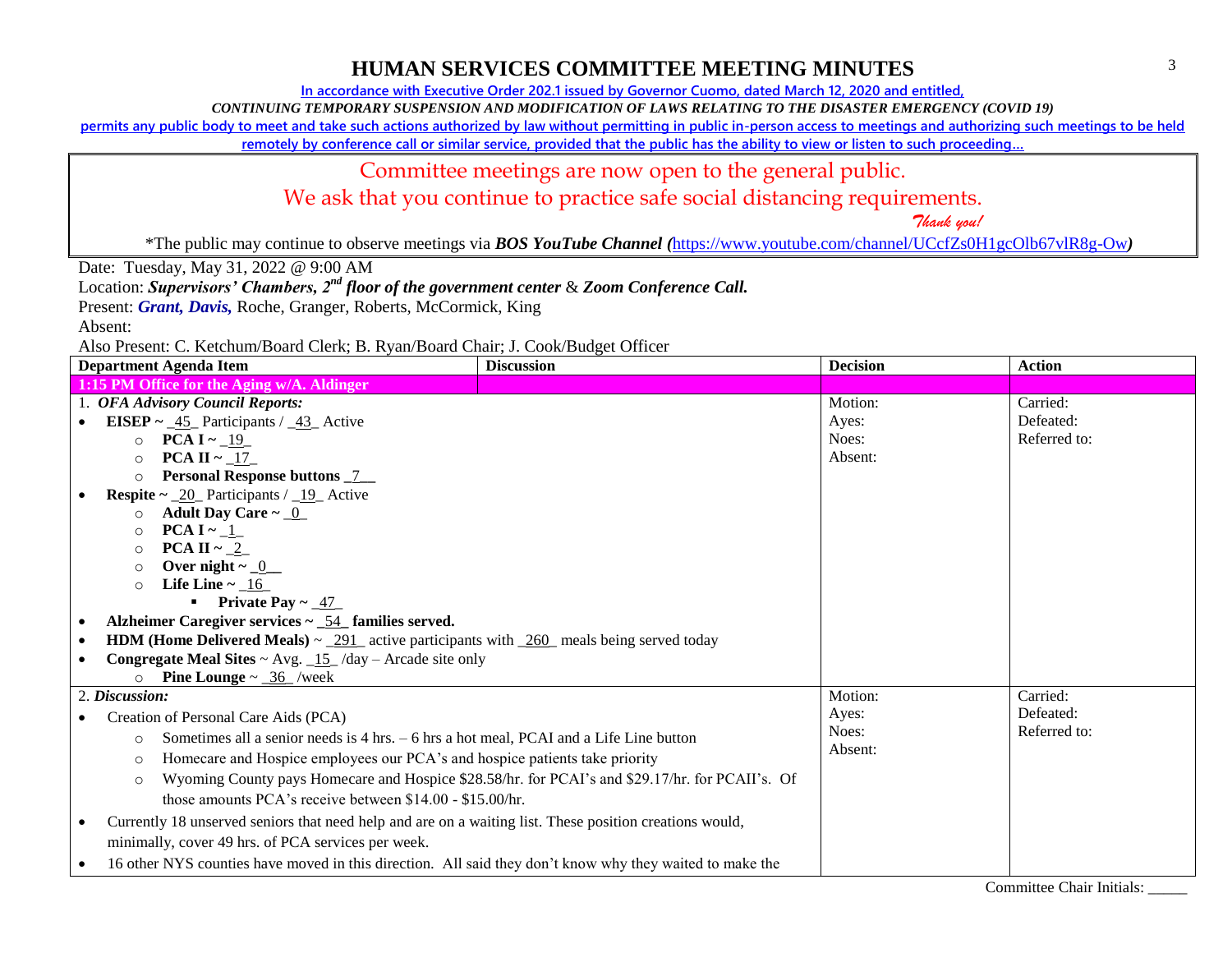**In accordance with Executive Order 202.1 issued by Governor Cuomo, dated March 12, 2020 and entitled,**

*CONTINUING TEMPORARY SUSPENSION AND MODIFICATION OF LAWS RELATING TO THE DISASTER EMERGENCY (COVID 19)*

**permits any public body to meet and take such actions authorized by law without permitting in public in-person access to meetings and authorizing such meetings to be held** 

**remotely by conference call or similar service, provided that the public has the ability to view or listen to such proceeding…**

## Committee meetings are now open to the general public.

We ask that you continue to practice safe social distancing requirements.

 *Thank you!*

\*The public may continue to observe meetings via *BOS YouTube Channel (*<https://www.youtube.com/channel/UCcfZs0H1gcOlb67vlR8g-Ow>*)*

Date: Tuesday, May 31, 2022 @ 9:00 AM

Location: *Supervisors' Chambers, 2nd floor of the government center* & *Zoom Conference Call.*

Present: *Grant, Davis*, Roche, Granger, Roberts, McCormick, King

Absent:

| Department Agenda Item                                                                                         | <b>Discussion</b> | <b>Decision</b>   | <b>Action</b>      |
|----------------------------------------------------------------------------------------------------------------|-------------------|-------------------|--------------------|
| move.                                                                                                          |                   |                   |                    |
| Considering hourly wage for a county Personal Care Aid to be \$17.43 / \$200K for EISEP budgeted.<br>$\bullet$ |                   |                   |                    |
| Estimate \$10K per month to provide the service in-house.<br>$\bullet$                                         |                   |                   |                    |
| Currently budgeted to pay Homecare and Hospice \$16K per month.                                                |                   |                   |                    |
| Permission to move forward with creation of two (2) PCA                                                        |                   | Motion: Davis     | Carried: XXX       |
| <i>positions for 2023?</i>                                                                                     |                   | Ayes: 7           | Defeated:          |
|                                                                                                                |                   | Noes:             | Referred to:       |
|                                                                                                                |                   | Absent:           | <b>APPROVED</b>    |
| <b>Youth Bureau</b>                                                                                            |                   |                   |                    |
| 1. Program Updates:                                                                                            |                   | Motion:           | Carried:           |
| Early Intervention (ages 0-3)<br>$\bullet$                                                                     |                   | Ayes:             | Defeated:          |
| Active: $\frac{75}{10}$ / In Process: 20<br>$\circ$                                                            |                   | Noes:             | Referred to:       |
| Pre-School (ages 3-5)<br>$\bullet$                                                                             |                   | Absent:           |                    |
| Active: $132$ / Center based: 30                                                                               |                   |                   |                    |
| Wait list: $7$<br>$\Omega$                                                                                     |                   |                   |                    |
| Therapies are being provided in the home.                                                                      |                   |                   |                    |
| Provider shortage 7 speech 3 PT                                                                                |                   |                   |                    |
| 2. Professional Service Contract (\$5,001 or greater):                                                         |                   | Motion: McCormick | Carried: XXX       |
| Authorize Chairman to sign a contract, pursuant to General                                                     |                   | Ayes: 7           | Defeated:          |
| Municipal Law §104(b), with Carol Napierala 4528 Sage Rd                                                       |                   | Noes:             | Referred to:       |
| Warsaw, NY 14569, for Related Pre-School Services in an                                                        |                   | Absent:           |                    |
| amount not to exceed 2022 - 2024 budgeted amounts;                                                             |                   |                   |                    |
| effective July 1, 2022 through June 30, 2024. $(MUNIS)$                                                        |                   |                   |                    |
| $CONTRACT$ #428)                                                                                               |                   |                   |                    |
|                                                                                                                |                   |                   | <b>*RESOLUTION</b> |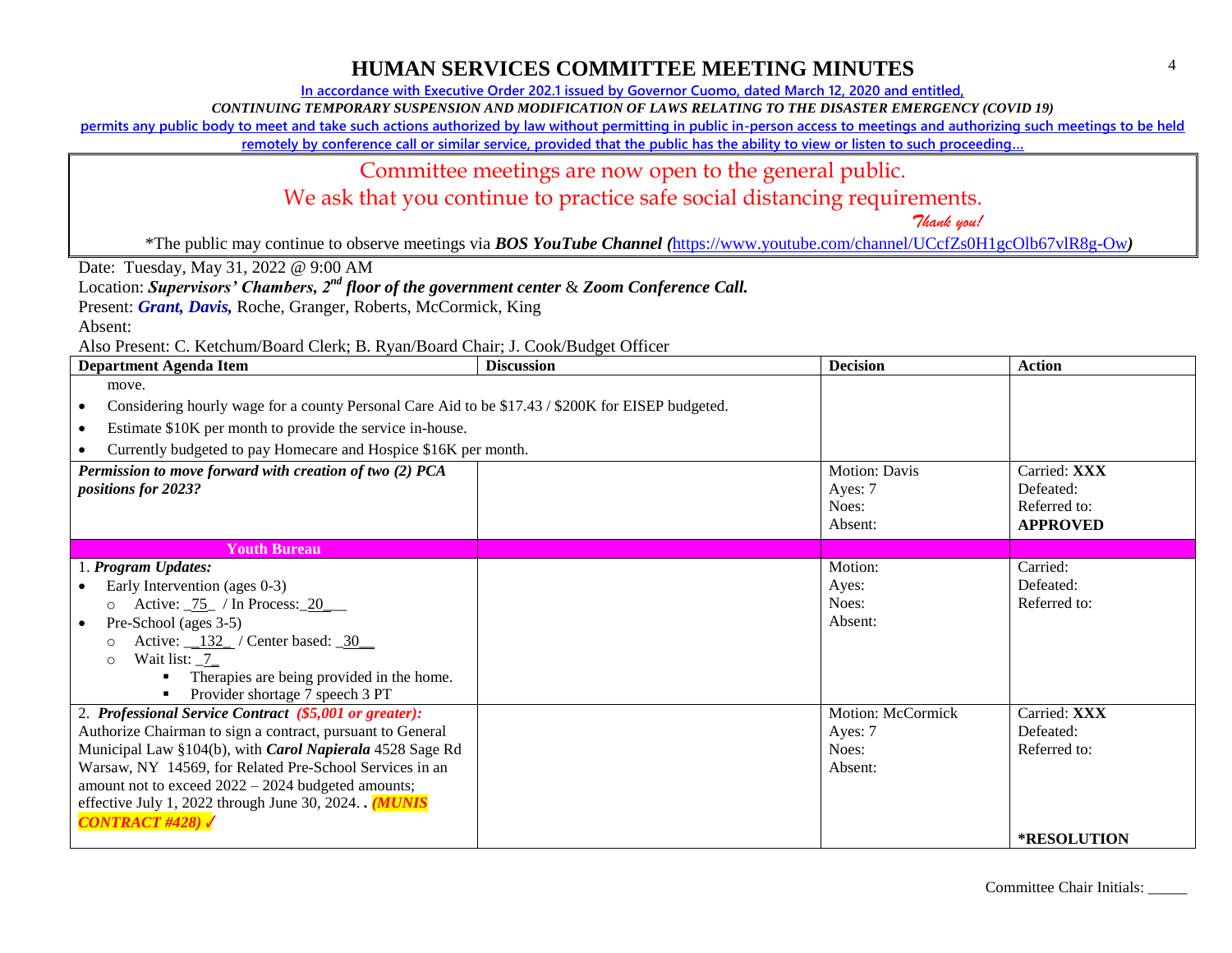**In accordance with Executive Order 202.1 issued by Governor Cuomo, dated March 12, 2020 and entitled,**

*CONTINUING TEMPORARY SUSPENSION AND MODIFICATION OF LAWS RELATING TO THE DISASTER EMERGENCY (COVID 19)*

**permits any public body to meet and take such actions authorized by law without permitting in public in-person access to meetings and authorizing such meetings to be held** 

**remotely by conference call or similar service, provided that the public has the ability to view or listen to such proceeding…**

#### Committee meetings are now open to the general public.

We ask that you continue to practice safe social distancing requirements.

 *Thank you!*

\*The public may continue to observe meetings via *BOS YouTube Channel (*<https://www.youtube.com/channel/UCcfZs0H1gcOlb67vlR8g-Ow>*)*

Date: Tuesday, May 31, 2022 @ 9:00 AM

Location: *Supervisors' Chambers, 2nd floor of the government center* & *Zoom Conference Call.*

Present: *Grant, Davis*, Roche, Granger, Roberts, McCormick, King

Absent:

Also Present: C. Ketchum/Board Clerk; B. Ryan/Board Chair; J. Cook/Budget Officer

| $\mu$ hoo 1 resema et recemant Doute Clerk, D. regain Doute Chan, S. Cook Dauger Officer<br><b>Department Agenda Item</b>         | <b>Discussion</b> | <b>Decision</b>        | <b>Action</b>   |
|-----------------------------------------------------------------------------------------------------------------------------------|-------------------|------------------------|-----------------|
| 3. $FYI \sim Contract$ (\$3,000 and under):                                                                                       |                   | Motion:                | Carried:        |
| Kinney Services, Inc 3 Tallow Wood Dr Suite G Clifton Park, NY for use of K-checks system in an amount not                        |                   | Ayes:                  | Defeated:       |
| to exceed \$765.00; effective July 1, 2022 through June 30, 2023. (MUNIS CONTRACT #384)                                           |                   | Noes:                  | Referred to:    |
|                                                                                                                                   |                   | Absent:                |                 |
| 4. Grant Application and Acceptance:                                                                                              |                   | <b>Motion: Roberts</b> | Carried: XXX    |
| Authorize Chairman to sign a grant application and                                                                                |                   | Ayes: 7                | Defeated:       |
| acceptance award with New York State Division of Criminal                                                                         |                   | Noes:                  | Referred to:    |
| Justice Services 80 South Swan St Albany, NY 12210 for the                                                                        |                   | Absent:                |                 |
| funding of a program to connect senior citizens with youth to                                                                     |                   |                        |                 |
| do odd jobs in a minimum amount of \$30,000.00; effective                                                                         |                   |                        |                 |
| July 1, 2022 through June 30, 2024.                                                                                               |                   |                        |                 |
| <b>MUNIS CONTRACT #461)</b>                                                                                                       |                   |                        | *RESOLUTION     |
| 5. Overnight Travel Authorization:                                                                                                |                   | Motion: Granger        | Carried: XXX    |
| A. Aldinger to attend Aging Concerns Unite Us Conference in                                                                       |                   | Ayes: 7                | Defeated:       |
| Albany, NY June $6 - 8$ , 2022. The county car will be used.                                                                      |                   | Noes:                  | Referred to:    |
| $Cost ~ 5600$ budgeted                                                                                                            |                   | Absent:                |                 |
|                                                                                                                                   |                   |                        | <b>APPROVED</b> |
| 1:30 PM Department of Social Services w/K. Barber                                                                                 |                   |                        |                 |
| Committee Chair Grant informed Commissioner Barber of the new committee start time beginning with the 06/28/22 Committee meeting. |                   |                        |                 |
| 1. Position Fill:                                                                                                                 |                   | Motion: King           | Carried: XXX    |
| <b>Social Services</b>                                                                                                            |                   | Ayes: 7                | Defeated:       |
| One position of <b>Account Clerk</b> (1.0 FTE) position code                                                                      |                   | Noes:                  | Referred to:    |
| 140.002, CSEA Schedule Addendum A, Grade 4, hourly rate                                                                           |                   | Absent:                |                 |
| of \$17.53 (salary equivalent of \$31,905) due to the promotion                                                                   |                   |                        |                 |
| of Mallory Hulme to another position. Position available                                                                          |                   |                        |                 |
| date: June 8, 2022.                                                                                                               |                   |                        |                 |
|                                                                                                                                   |                   |                        | <b>FINANCE</b>  |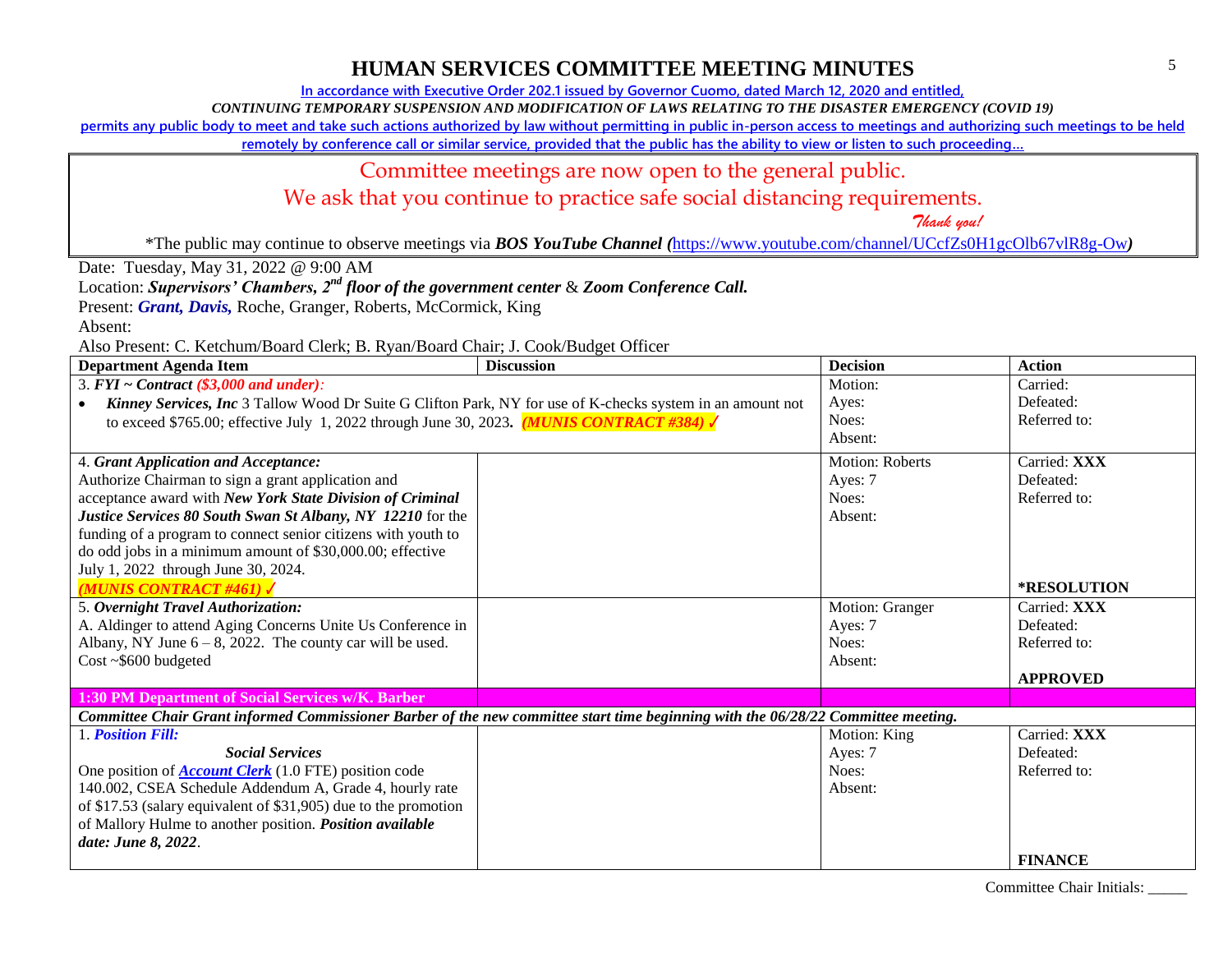**In accordance with Executive Order 202.1 issued by Governor Cuomo, dated March 12, 2020 and entitled,**

*CONTINUING TEMPORARY SUSPENSION AND MODIFICATION OF LAWS RELATING TO THE DISASTER EMERGENCY (COVID 19)*

**permits any public body to meet and take such actions authorized by law without permitting in public in-person access to meetings and authorizing such meetings to be held** 

**remotely by conference call or similar service, provided that the public has the ability to view or listen to such proceeding…**

#### Committee meetings are now open to the general public.

We ask that you continue to practice safe social distancing requirements.

 *Thank you!*

\*The public may continue to observe meetings via *BOS YouTube Channel (*<https://www.youtube.com/channel/UCcfZs0H1gcOlb67vlR8g-Ow>*)*

Date: Tuesday, May 31, 2022 @ 9:00 AM

Location: *Supervisors' Chambers, 2nd floor of the government center* & *Zoom Conference Call.*

Present: *Grant, Davis*, Roche, Granger, Roberts, McCormick, King

Absent:

Also Present: C. Ketchum/Board Clerk; B. Ryan/Board Chair; J. Cook/Budget Officer

| <b>Department Agenda Item</b>                                        | <b>Discussion</b> | <b>Decision</b> | <b>Action</b>  |
|----------------------------------------------------------------------|-------------------|-----------------|----------------|
| 2. <b>Position Fill:</b>                                             |                   | Motion: King    | Carried: XXX   |
| <b>Social Services</b>                                               |                   | Ayes: 7         | Defeated:      |
| One position of <i>Caseworker Trainee</i> (1.0 FTE) position code    |                   | Noes:           | Referred to:   |
| 193.374, CSEA Schedule Addendum A, Grade 12, hourly rate             |                   | Absent:         |                |
| of \$20.71 (salary equivalent of \$37,692) due to the resignation    |                   |                 |                |
| of April Brown. Position available date: June 8, 2022.               |                   |                 | <b>FINANCE</b> |
| <b>3. Position Fill:</b>                                             |                   | Motion: King    | Carried: XXX   |
| <b>Social Services</b>                                               |                   | Ayes: 7         | Defeated:      |
| One position of <i>Clerk</i> (1.0 FTE) position code 015.053, CSEA   |                   | Noes:           | Referred to:   |
| Schedule Addendum A, Grade 2, hourly rate of \$16.70 (salary         |                   | Absent:         |                |
| equivalent of \$30,394) due to the resignation of Andrea             |                   |                 |                |
| Kirsch. Position available date: June 8, 2022.                       |                   |                 | <b>FINANCE</b> |
| <b>4. Position Fill:</b>                                             |                   | Motion: King    | Carried: XXX   |
| <b>Social Services</b>                                               |                   | Ayes: 7         | Defeated:      |
| One position of <i>Community Services Worker</i> (1.0 FTE)           |                   | Noes:           | Referred to:   |
| position code 157.315, CSEA Schedule Addendum A, Grade               |                   | Absent:         |                |
| 6, hourly rate of \$18.37 (salary equivalent of \$33,433) due to     |                   |                 |                |
| the termination of Brian Pratt. <i>Position available date: June</i> |                   |                 | <b>FINANCE</b> |
| 8, 2022.                                                             |                   |                 |                |
| <b>5. Position Fill:</b>                                             |                   | Motion: King    | Carried: XXX   |
| <b>Social Services</b>                                               |                   | Ayes: 7         | Defeated:      |
| One position of <i>Administrative Assistant (Fiscal Operations)</i>  |                   | Noes:           | Referred to:   |
| (1.0 FTE) (position code 165.459) and adjust Salary Schedule         |                   | Absent:         |                |
| S to reflect a new hourly rate of \$22.26 per hour (salary           |                   |                 |                |
| equivalent \$40,513); effective June 8, 2022 to replace              |                   |                 |                |
| Michelle LaPiana, who is on a leave of absence. <i>Position</i>      |                   |                 |                |
| available date: June 8, 2022.                                        |                   |                 | <b>FINANCE</b> |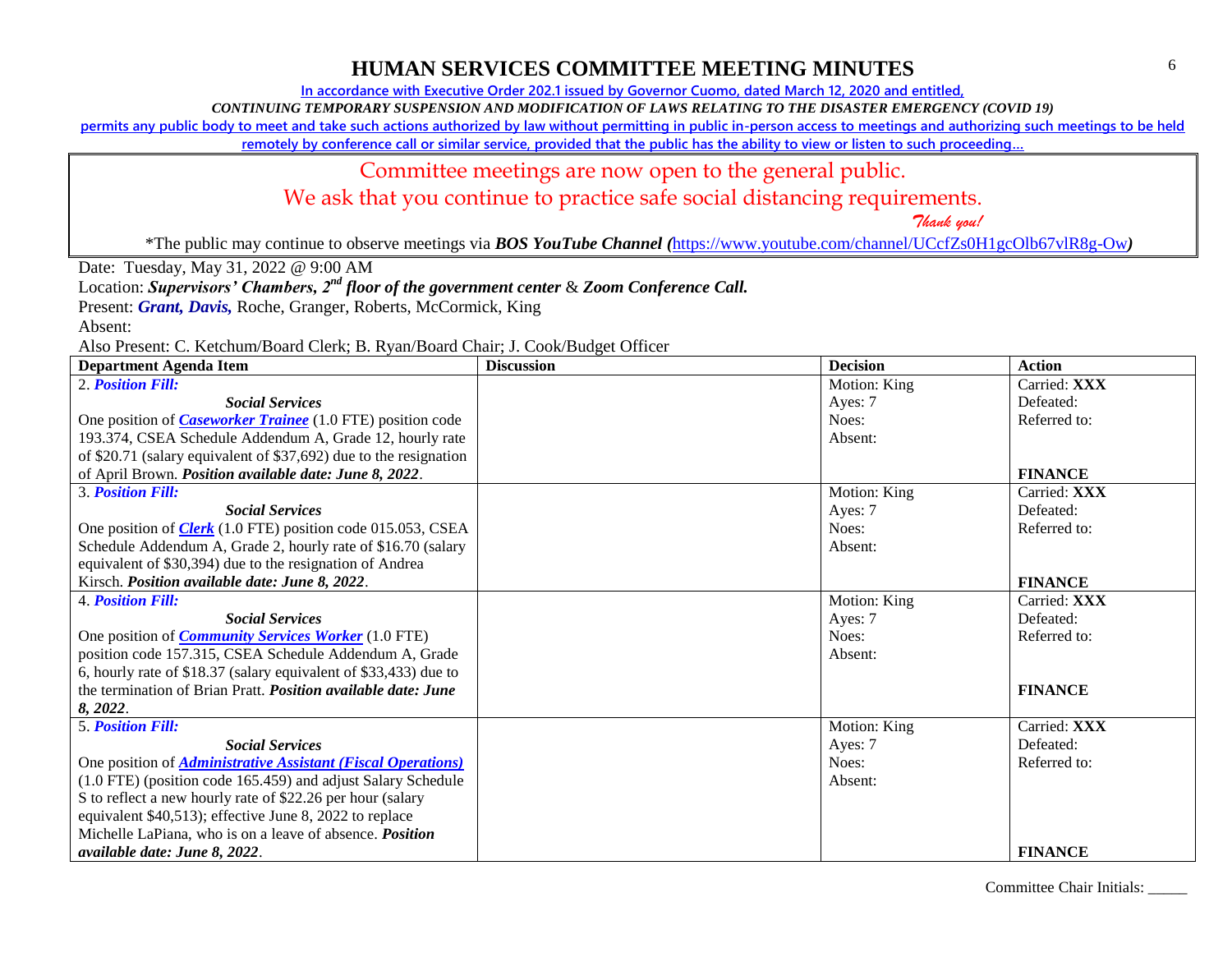**In accordance with Executive Order 202.1 issued by Governor Cuomo, dated March 12, 2020 and entitled,**

*CONTINUING TEMPORARY SUSPENSION AND MODIFICATION OF LAWS RELATING TO THE DISASTER EMERGENCY (COVID 19)*

**permits any public body to meet and take such actions authorized by law without permitting in public in-person access to meetings and authorizing such meetings to be held** 

**remotely by conference call or similar service, provided that the public has the ability to view or listen to such proceeding…**

#### Committee meetings are now open to the general public.

We ask that you continue to practice safe social distancing requirements.

 *Thank you!*

\*The public may continue to observe meetings via *BOS YouTube Channel (*<https://www.youtube.com/channel/UCcfZs0H1gcOlb67vlR8g-Ow>*)*

Date: Tuesday, May 31, 2022 @ 9:00 AM

Location: *Supervisors' Chambers, 2nd floor of the government center* & *Zoom Conference Call.*

Present: *Grant, Davis*, Roche, Granger, Roberts, McCormick, King

Absent:

Also Present: C. Ketchum/Board Clerk; B. Ryan/Board Chair; J. Cook/Budget Officer

| <b>Department Agenda Item</b>                                        | <b>Discussion</b> | <b>Decision</b>        | <b>Action</b>   |
|----------------------------------------------------------------------|-------------------|------------------------|-----------------|
| <b>6. Position Fill:</b>                                             |                   | Motion: King           | Carried: XXX    |
| <b>Social Services</b>                                               |                   | Ayes: 7                | Defeated:       |
| One position of <b>Secretary II</b> (1.0 FTE) position code 118.366, |                   | Noes:                  | Referred to:    |
| and adjust Salary Schedule S to reflect an hourly rate of            |                   | Absent:                |                 |
| \$19.85 (salary equivalent of \$36,127) on July 6, 2022.             |                   |                        |                 |
| Position available due to the resignation of Patricia Murphy.        |                   |                        |                 |
| Position available date: July 6, 2022.                               |                   |                        |                 |
|                                                                      |                   |                        | <b>FINANCE</b>  |
| 7. Overnight Travel Authorization:                                   |                   | <b>Motion: Davis</b>   | Carried: XXX    |
| Judy Gardner will travel to White Plains to attend the OTDA          |                   | Ayes: 7                | Defeated:       |
| & NYWFIA Program Integrity Regional Training at the                  |                   | Noes:                  | Referred to:    |
| Sonesta White Plains Downtown hotel, 66 Hale Avenue,                 |                   | Absent:                |                 |
| White Plains, NY 10601 on 6/7/22 to 6/9/22. Total cost               |                   |                        |                 |
| \$56.00; budgeted, county car, ez pass and gas will be used.         |                   |                        |                 |
|                                                                      |                   |                        | <b>APPROVED</b> |
| 8. Overnight Travel Authorization:                                   |                   | <b>Motion: Roberts</b> | Carried: XXX    |
| Kimberley Barber will travel to Albany to attend the NYPWA           |                   | Ayes: 7                | Defeated:       |
| 153 <sup>rd</sup> Annual Summer Conference at the Saratoga Hilton    |                   | Noes:                  | Referred to:    |
| Hotel, 534 Broadway, Saratoga Springs, NY 12866 on                   |                   | Absent:                |                 |
| 7/17/22 to 7/20/22. Total cost \$1,044.11; budgeted, county          |                   |                        |                 |
| car, ez pass and gas will be used.                                   |                   |                        |                 |
|                                                                      |                   |                        | <b>APPROVED</b> |
| 9. Overnight Travel Authorization:                                   |                   | Motion: Roberts        | Carried: XXX    |
| Jennifer Nunnery will travel to Albany to attend the NYPWA           |                   | Ayes: 7                | Defeated:       |
| 153 <sup>rd</sup> Annual Summer Conference at the Saratoga Hilton    |                   | Noes:                  | Referred to:    |
| Hotel, 534 Broadway, Saratoga Springs, NY 12866 on                   |                   | Absent:                |                 |
| 7/17/22 to 7/20/22. Total cost \$820.11; budgeted.                   |                   |                        | <b>APPROVED</b> |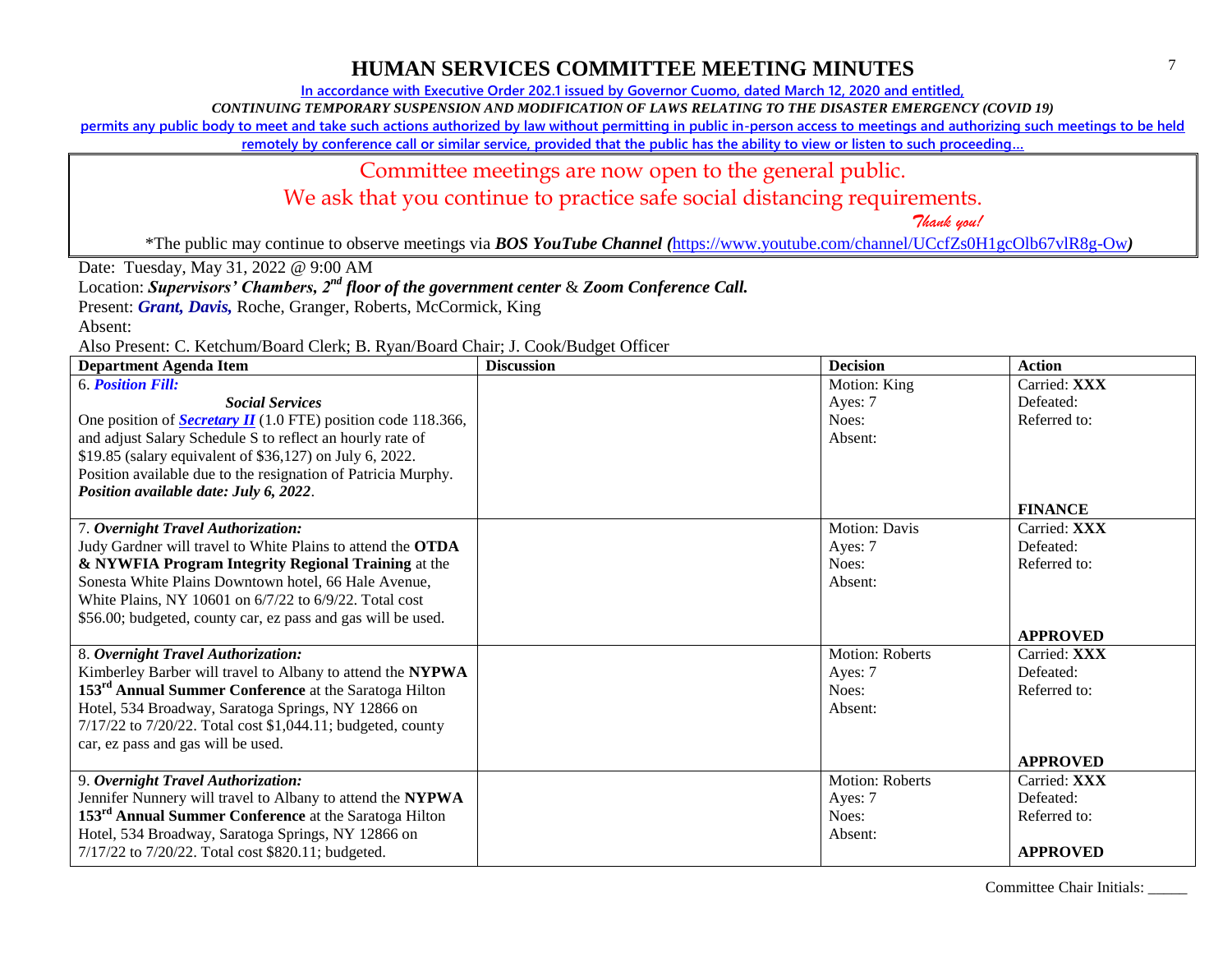**In accordance with Executive Order 202.1 issued by Governor Cuomo, dated March 12, 2020 and entitled,**

*CONTINUING TEMPORARY SUSPENSION AND MODIFICATION OF LAWS RELATING TO THE DISASTER EMERGENCY (COVID 19)*

**permits any public body to meet and take such actions authorized by law without permitting in public in-person access to meetings and authorizing such meetings to be held** 

**remotely by conference call or similar service, provided that the public has the ability to view or listen to such proceeding…**

## Committee meetings are now open to the general public.

We ask that you continue to practice safe social distancing requirements.

 *Thank you!*

\*The public may continue to observe meetings via *BOS YouTube Channel (*<https://www.youtube.com/channel/UCcfZs0H1gcOlb67vlR8g-Ow>*)*

Date: Tuesday, May 31, 2022 @ 9:00 AM

Location: *Supervisors' Chambers, 2nd floor of the government center* & *Zoom Conference Call.*

Present: *Grant, Davis*, Roche, Granger, Roberts, McCormick, King

Absent:

| <b>Department Agenda Item</b>                                | <b>Discussion</b>                | <b>Decision</b> | <b>Action</b>      |
|--------------------------------------------------------------|----------------------------------|-----------------|--------------------|
| 10. Grant Application and Acceptance:                        |                                  | Motion: Roberts | Carried: XXX       |
| Authorize Chairwoman to sign a grant application and         |                                  | Ayes: 7         | Defeated:          |
| acceptance award with OCFS Admin for Community               |                                  | Noes:           | Referred to:       |
| Living (ACL) – American Rescue Plan (Admin for               |                                  | Absent:         |                    |
| <b>Community Living Adult Protective Services Grant), 52</b> |                                  |                 |                    |
| Washington Street, Rensselaer, NY 12144. Previous funding    |                                  |                 |                    |
| that was part of COVID-19 relief is now part of the American |                                  |                 |                    |
| Rescue Plan Act of 2021 in a minimum amount of \$4,927.00;   |                                  |                 |                    |
| effective $8/1/21$ through $5/31/23$ .                       |                                  |                 |                    |
| (MUNIS CONTRACT #475)                                        |                                  |                 |                    |
|                                                              |                                  |                 | <b>*RESOLUTION</b> |
| 11. Professional Service Contract (\$5,001 or greater):      |                                  | Motion: Granger | Carried: XXX       |
| Authorize Chairwoman to sign a contract, pursuant to General | <b>** Resolution Required **</b> | Ayes: 7         | Defeated:          |
| Municipal Law $\S$ 104(b).                                   |                                  | Noes:           | Referred to:       |
| County of Wayne, 77 Water Street, PO Box 10, Lyons,          |                                  | Absent:         |                    |
| NY 14489 for the provision of Foster Care Coverage in        |                                  |                 |                    |
| an amount not to exceed \$6,227.00. Effective 1/13/22        |                                  |                 |                    |
| through $2/11/22$ . (MUNIS CONTRACT #415) $\sqrt{\ }$        |                                  |                 |                    |
|                                                              |                                  |                 |                    |
|                                                              |                                  |                 | <b>*RESOLUTION</b> |
| 12. Monthly Report:                                          |                                  | Motion:         | Carried:           |
|                                                              |                                  | Ayes:           | Defeated:          |
|                                                              |                                  | Noes:           | Referred to:       |
|                                                              |                                  | Absent:         |                    |
|                                                              |                                  |                 |                    |
|                                                              |                                  |                 |                    |